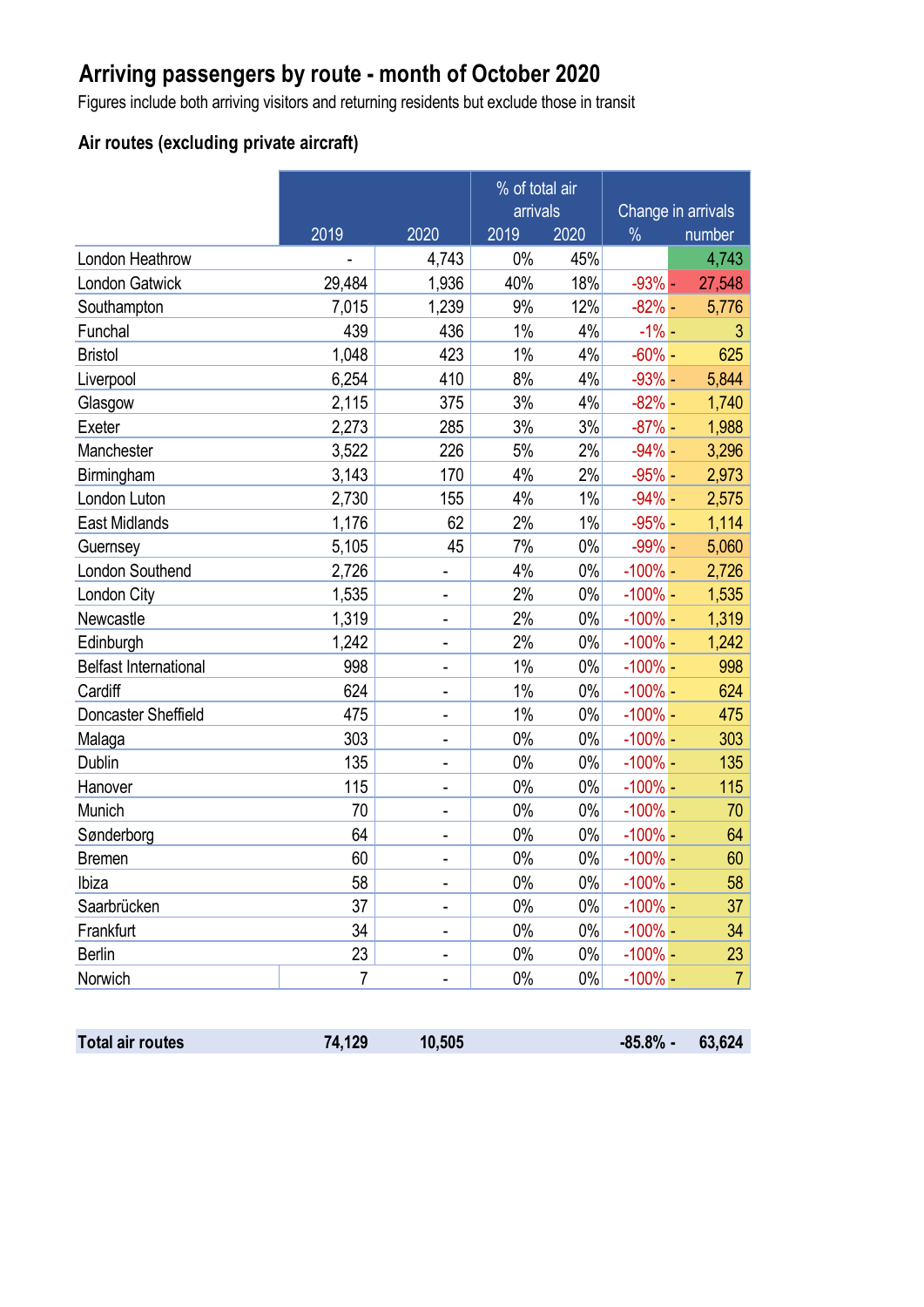# **Arriving passengers by route - month of October 2020**

Figures include both arriving visitors and returning residents but exclude those in transit

## **Sea routes**

|                    |        |       | % of total sea<br>arrivals |       | Change in arrivals |        |
|--------------------|--------|-------|----------------------------|-------|--------------------|--------|
|                    | 2019   | 2020  | 2019                       | 2020  | $\%$               | number |
| Poole              | 3,207  | 1,215 | 17%                        | 53%   | $-92% -$           | 1,992  |
| St Malo            | 11,792 | 715   | 64%                        | 4%    | $-99%$             | 11,696 |
| Portsmouth         | 124    | 267   | 1%                         | 12%   | $-92%$             | 143    |
| Guernsey           | 1,659  | 96    | 9%                         | 4%    | $-100\%$ -         | 1,563  |
| Visiting Yachtsmen | 474    | 10    | 3%                         | $0\%$ | $-100\%$ -         | 464    |
| Granville          | 875    |       | 5%                         | $0\%$ | $-100\%$ -         | 875    |
| Sark               | 157    | ۰     | 1%                         | 0%    | $-100\%$ –         | 157    |
| Carteret           | 121    | ۰     | 1%                         | $0\%$ | $-100\%$ -         | 121    |
|                    |        |       |                            |       |                    |        |

| Total sea routes | 18,409 | 2,303 | $-87.5%$ - | 16,106 |
|------------------|--------|-------|------------|--------|
|                  |        |       |            |        |

# **Air and Sea combined**

|                              |        |        | share of arrivals by |      |                    |        |
|------------------------------|--------|--------|----------------------|------|--------------------|--------|
|                              |        |        | all                  |      | Change in arrivals |        |
|                              | 2019   | 2020   | 2019                 | 2020 | $\frac{1}{2}$      | number |
| Total arrivals (air and sea) | 92,538 | 12,808 | 80%                  | 82%  | $-86.2%$ -         | 79.730 |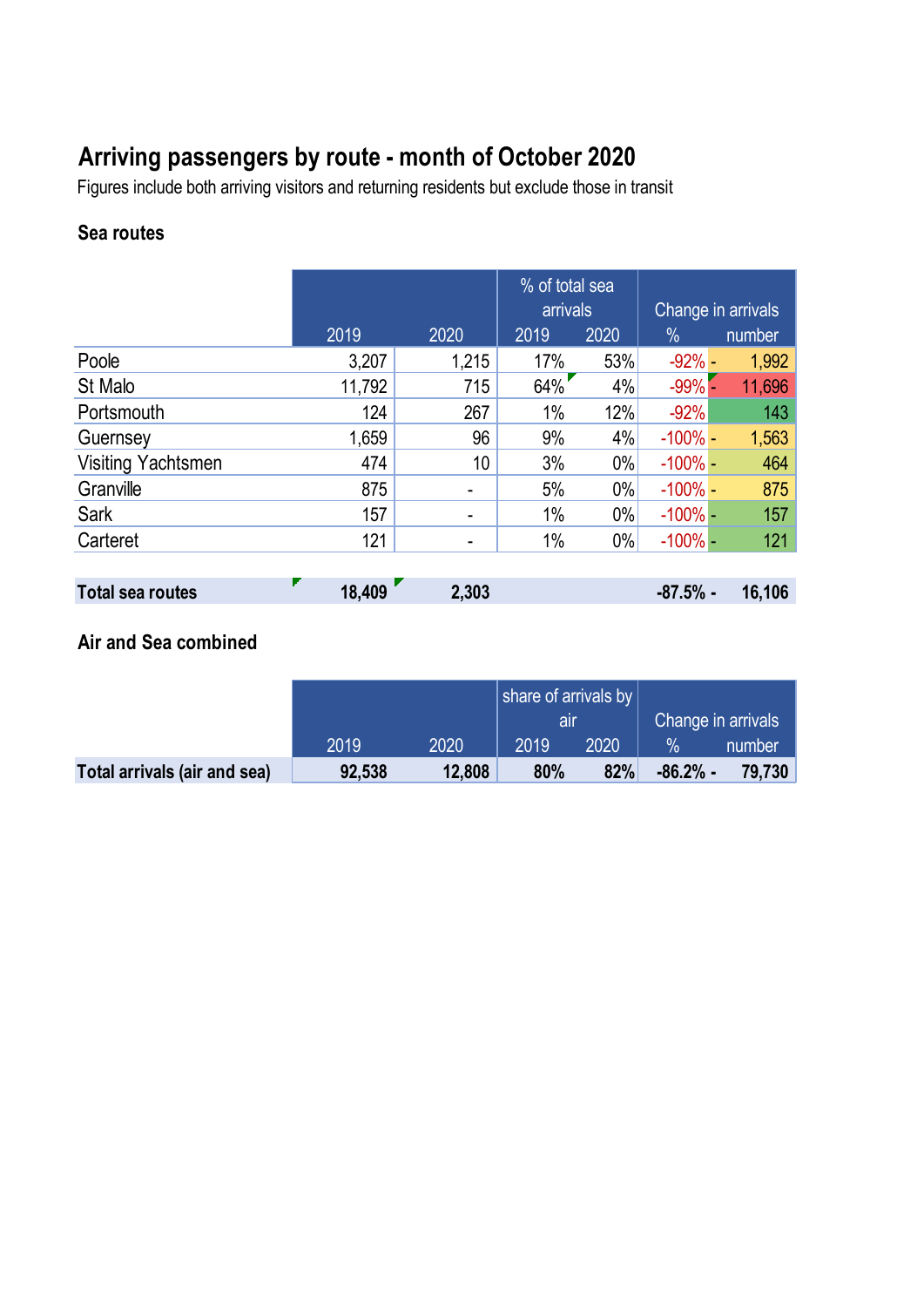#### **Arriving passengers by route - Year-to-date 2020**

Figures include both arriving visitors and returning residents but exclude those in transit

#### **Air routes (excluding private aircraft)**

|                                | % of total air        |                                | Change in arrivals |          |                          |                  |
|--------------------------------|-----------------------|--------------------------------|--------------------|----------|--------------------------|------------------|
|                                | 2019                  | 2020                           | arrivals<br>2019   | 2020     | %                        | number           |
| <b>London Gatwick</b>          | 285,808               | 87,481                         | 39%                | 43%      | $-69% -$                 | 198,327          |
| London Heathrow                | 122                   | 24,595                         | 0%                 | 12%      | 20060%                   | 24,473           |
| Southampton                    | 68,992                | 19,313                         | 9%                 | 10%      | $-72% -$                 | 49,679           |
| Liverpool                      | 61,581                | 17,886                         | 8%                 | 9%       | $-71% -$                 | 43,695           |
| Manchester                     | 25,505                | 9,065                          | 3%                 | 4%       | $-64\%$ -                | 16,440           |
| Guernsey                       | 43,134<br>22,575      | 8,955<br>5,257                 | 6%<br>3%           | 4%<br>3% | $-79% -$<br>$-77% -$     | 34,179<br>17,318 |
| Glasgow<br>Birmingham          | 29,619                | 4,816                          | 4%                 | 2%       | $-84% -$                 | 24,803           |
| Bristol                        | 11,491                | 4,044                          | 2%                 | 2%       | $-65% -$                 | 7,447            |
| Exeter                         | 20,089                | 3,770                          | 3%                 | 2%       | $-81% -$                 | 16,319           |
| London Luton                   | 27,139                | 3,282                          | 4%                 | 2%       | $-88% -$                 | 23,857           |
| Funchal                        | 5,036                 | 3,289                          | 1%                 | 2%       | $-35% -$                 | 1,747            |
| Edinburgh                      | 9,612                 | 2,450                          | 1%                 | 1%       | $-75% -$                 | 7,162            |
| London City                    | 14,967                | 2,035                          | 2%                 | 1%<br>1% | $-86% -$                 | 12,932           |
| Newcastle<br>East Midlands     | 13,205<br>14,788      | 1,561<br>1,131                 | 2%<br>2%           | 1%       | $-88% -$<br>$-92% -$     | 11,644<br>13,657 |
| <b>Belfast International</b>   | 10,316                | 1,044                          | 1%                 | 1%       | $-90\%$ -                | 9,272            |
| Cardiff                        | 7,127                 | 815                            | 1%                 | 0%       | $-89% -$                 | 6,312            |
| Tenerife                       | 1,116                 | 631                            | 0%                 | 0%       | $-43% -$                 | 485              |
| Geneva                         | 882                   | 459                            | 0%                 | 0%       | $-48% -$                 | 423              |
| Palma                          | 1,913                 | 342                            | 0%                 | 0%       | $-82% -$                 | 1,571            |
| Paris                          |                       | 148                            | 0%                 | 0%       |                          | 148              |
| Durham Tees Valley             | 1.350                 | 85                             | 0%                 | 0%       | $-94% -$                 | 1,265            |
| Grenoble                       | 206<br>$\blacksquare$ | 65                             | 0%                 | 0%       | $-68% -$                 | 141              |
| Rennes<br>Warsaw               | $\bar{\phantom{a}}$   | 66<br>11                       | 0%<br>0%           | 0%<br>0% |                          | 66<br>11         |
| London Southend                | 20,109                | ÷,                             | 3%                 | 0%       | $-100% -$                | 20,109           |
| Doncaster Sheffield            | 13,928                | $\overline{\phantom{0}}$       | 2%                 | 0%       | $-100\%$ –               | 13,928           |
| Dublin                         | 7,338                 | $\overline{a}$                 | 1%                 | 0%       | $-100\%$ -               | 7,338            |
| Leeds Bradford                 | 5,804                 | $\overline{a}$                 | 1%                 | 0%       | $-100\%$ -               | 5,804            |
| Munich                         | 3,241                 | $\overline{a}$                 | 0%                 | 0%       | $-100% -$                | 3,241            |
| Dusseldorf                     | 3,058                 | 4                              | 0%                 | 0%       | $-100\%$ -               | 3,058            |
| Norwich                        | 2,743                 | $\overline{a}$                 | 0%                 | 0%       | $-100\%$ -               | 2,743            |
| Aberdeen<br>Newquay            | 1,420<br>955          | $\overline{a}$<br>÷,           | 0%<br>0%           | 0%<br>0% | $-100\%$ -<br>$-100\%$ - | 1,420<br>955     |
| Zurich                         | 946                   | $\overline{a}$                 | 0%                 | 0%       | $-100\%$ -               | 946              |
| Inverness                      | 924                   | L,                             | 0%                 | 0%       | $-100\%$ -               | 924              |
| Bournemouth                    | 835                   | ÷,                             | 0%                 | 0%       | $-100\%$ -               | 835              |
| Humberside                     | 808                   | $\overline{a}$                 | 0%                 | 0%       | $-100\%$ -               | 808              |
| Malaga                         | 481                   | ÷                              | 0%                 | 0%       | $-100% -$                | 481              |
| Rotterdam                      | 391                   | $\overline{\phantom{0}}$       | 0%                 | 0%       | $-100\%$ -               | 391              |
| Vienna                         | 371                   | -                              | 0%                 | 0%       | $-100\%$ -               | 371              |
| Gibraltar<br>Luxembourg        | 217<br>209            | $\overline{a}$<br>÷,           | 0%<br>0%           | 0%<br>0% | $-100\%$ -<br>$-100%$ -  | 217<br>209       |
| Akureyri Airport               | 196                   | $\overline{\phantom{0}}$       | 0%                 | 0%       | $-100% -$                | 196              |
| Alderney                       | 158                   | ÷,                             | 0%                 | 0%       | $-100% -$                | 158              |
| Altenrhein                     | 150                   | $\overline{a}$                 | 0%                 | 0%       | $-100\%$ -               | 150              |
| Frankfurt                      | 124                   | $\frac{1}{2}$                  | 0%                 | 0%       | $-100%$ -                | 124              |
| Rostock-Laage Airport          | 122                   | $\frac{1}{2}$                  | 0%                 | 0%       | $-100%$ -                | 122              |
| Hanover                        | 115                   | $\qquad \qquad \blacksquare$   | 0%                 | 0%       | $-100% -$                | 115              |
| <b>Bremen</b>                  | 106                   | $\overline{\phantom{0}}$       | 0%                 | 0%       | $-100\%$ -               | 106              |
| Friedrichshafen<br>Saarbrücken | 104<br>74             | $\qquad \qquad \blacksquare$   | 0%<br>0%           | 0%<br>0% | $-100\%$ -<br>$-100\%$ - | 104<br>74        |
| <b>Berlin Tegel</b>            | 73                    | $\overline{\phantom{a}}$<br>÷, | 0%                 | 0%       | $-100%$ -                | 73               |
| Cologne                        | 69                    | $\blacksquare$                 | 0%                 | 0%       | $-100\%$ -               | 69               |
| Dresden                        | 68                    | $\blacksquare$                 | 0%                 | 0%       | $-100% -$                | 68               |
| Leipzig                        | 66                    | $\overline{a}$                 | 0%                 | 0%       | $-100\%$ -               | 66               |
| Sønderborg                     | 64                    | $\overline{\phantom{a}}$       | 0%                 | 0%       | $-100% -$                | 64               |
| Ibiza                          | 58                    | $\frac{1}{2}$                  | 0%                 | 0%       | $-100\%$ -               | 58               |
| Kassel                         | 50                    | $\overline{\phantom{a}}$       | 0%                 | 0%       | $-100%$ -                | 50               |
| Paderborn                      | 46                    | $\blacksquare$                 | 0%                 | 0%       | $-100\%$ -               | 46               |
| Stuttgart                      | 40<br>36              | -                              | 0%<br>0%           | 0%<br>0% | $-100% -$<br>$-100% -$   | 40               |
| Dortmund<br>Munster            | 30                    | ÷<br>$\overline{a}$            | $0\%$              | 0%       | $-100\%$ -               | 36<br>30         |
| Seville                        | 30                    | $\overline{\phantom{0}}$       | 0%                 | 0%       | $-100\%$ -               | 30               |
| Erfurt                         | 29                    | ÷,                             | 0%                 | 0%       | $-100\%$ -               | 29               |
| Braunschweig                   | 19                    | -                              | 0%                 | 0%       | $-100%$ -                | 19               |
| Maastricht                     | 19                    | 4                              | 0%                 | 0%       | $-100%$ -                | 19               |